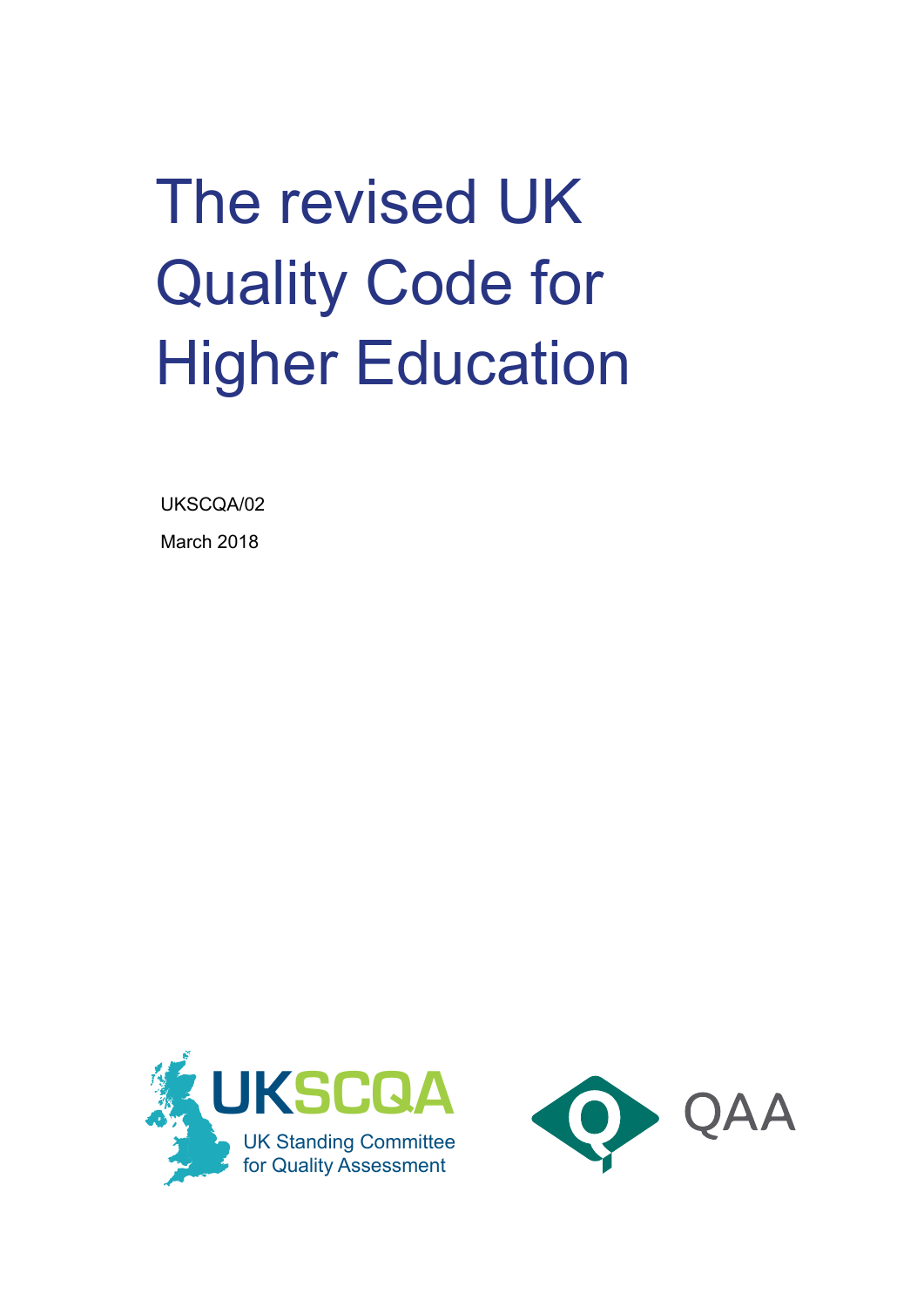UKSCQA provides sector-led oversight of those higher education quality assessment arrangements that continue to be shared across the UK. The Committee has a number of members drawn from publicly funded universities and colleges, and from providers designated for student support by the Secretary of State in England. Student interests are represented by both the National Union of Students and individual student members. Membership is also drawn from the four UK higher education funding bodies and regulators, sector bodies and regulatory partners: www.ukscqa.org.uk.

The QAA is coordinating the review of the UK Quality Code on behalf of UKSCQA. The review is undertaken on behalf of all members, including the four UK higher education funding bodies: DfENI, HEFCE, HEFCW and SFC. On 1 April 2018, HEFCE's responsibilities as a member of UKSCQA transfer to the Office for Students (OfS).

#### **Alternative formats**

This publication is available in English and Welsh. Both versions can be downloaded from the UKSCQA website (www.ukscqa.org.uk) and from the QAA website (www.qaa.ac.uk). For readers without access to the internet, it can be supplied on CD or in large print by HEFCE, who provide the secretariat for UKSCQA. For alternative format versions please call 0117 931 7305 or email customerservices@hefce.ac.uk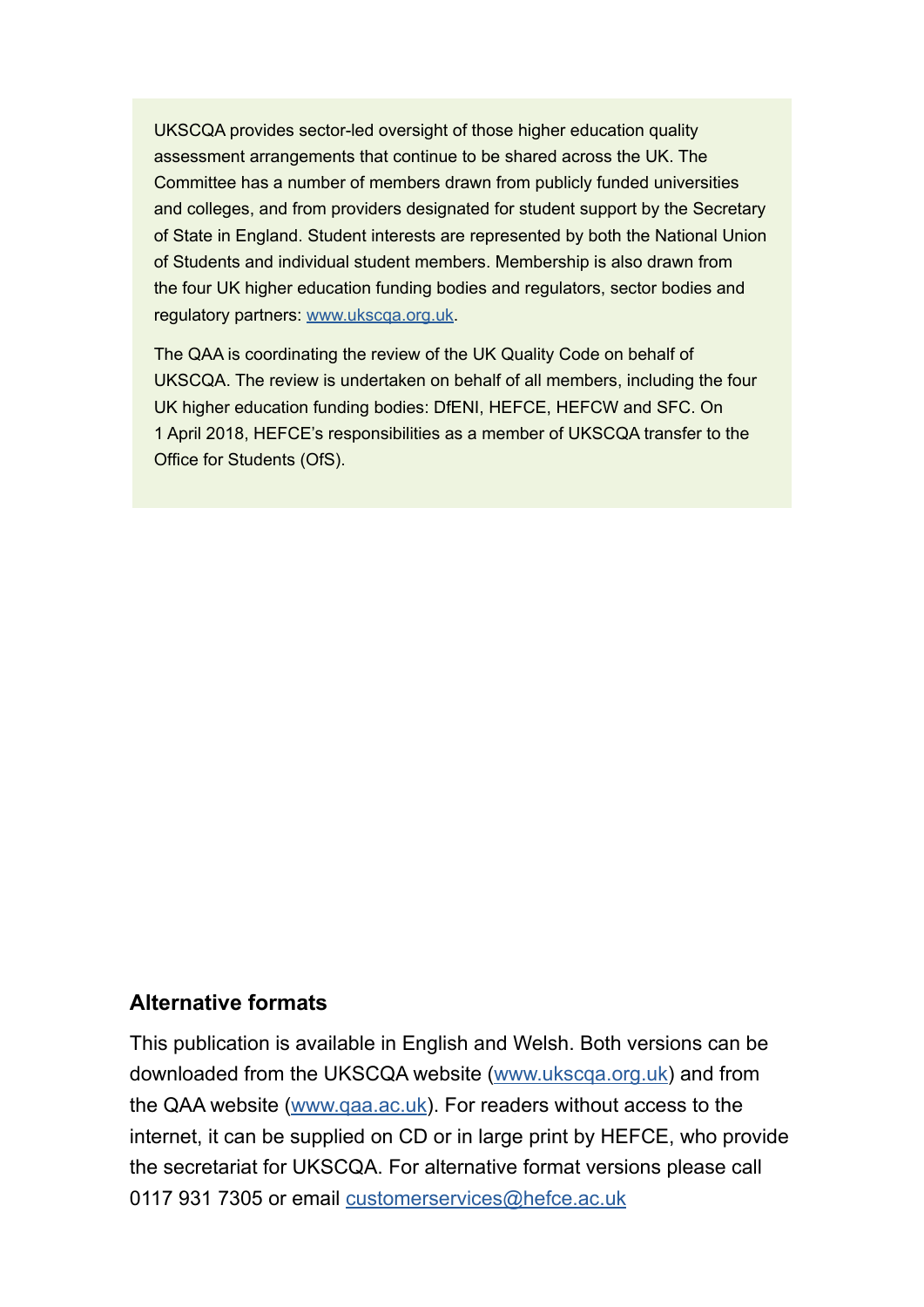



## **The revised UK Quality Code for Higher Education**

Developed by the Quality Assurance Agency (QAA) on behalf of the UK Standing Committee for Quality Assessment (UKSCQA) in consultation with the higher education (HE) sector.

The revised UK Quality Code for Higher Education (the Code) ensures that the Code will continue to fulfil its role as the cornerstone for quality in UK higher education, protecting the public and student interest, and championing UK higher education's world-leading reputation for quality. The Code is now future-facing, accessible, and truly UK-wide. UKSCQA and QAA have considered students' and providers' feedback carefully, and are now presenting a Code that is fit for purpose in an evolving regulatory landscape, and accessible to the full diversity of the sector and its wider stakeholders.

The Code continues to articulate fundamental principles that should apply to higher education quality across the UK, irrespective of changing national contexts. These include principles such as emphasising the role of providers in assuring the quality of the experience they offer to students, supporting student engagement, and ensuring external referencing is used to ensure the integrity of awards and the quality of provision.

The Code embodies the co-regulatory approach that underpins UK higher education. The input of the sector has been invaluable in drafting the new Expectations and practices, and both UKSCQA and QAA look forward to working closely with students and providers on the next stage of the review. We hope that the formulation of the new Code will encourage broader engagement with the Code from academic staff, students and other stakeholders.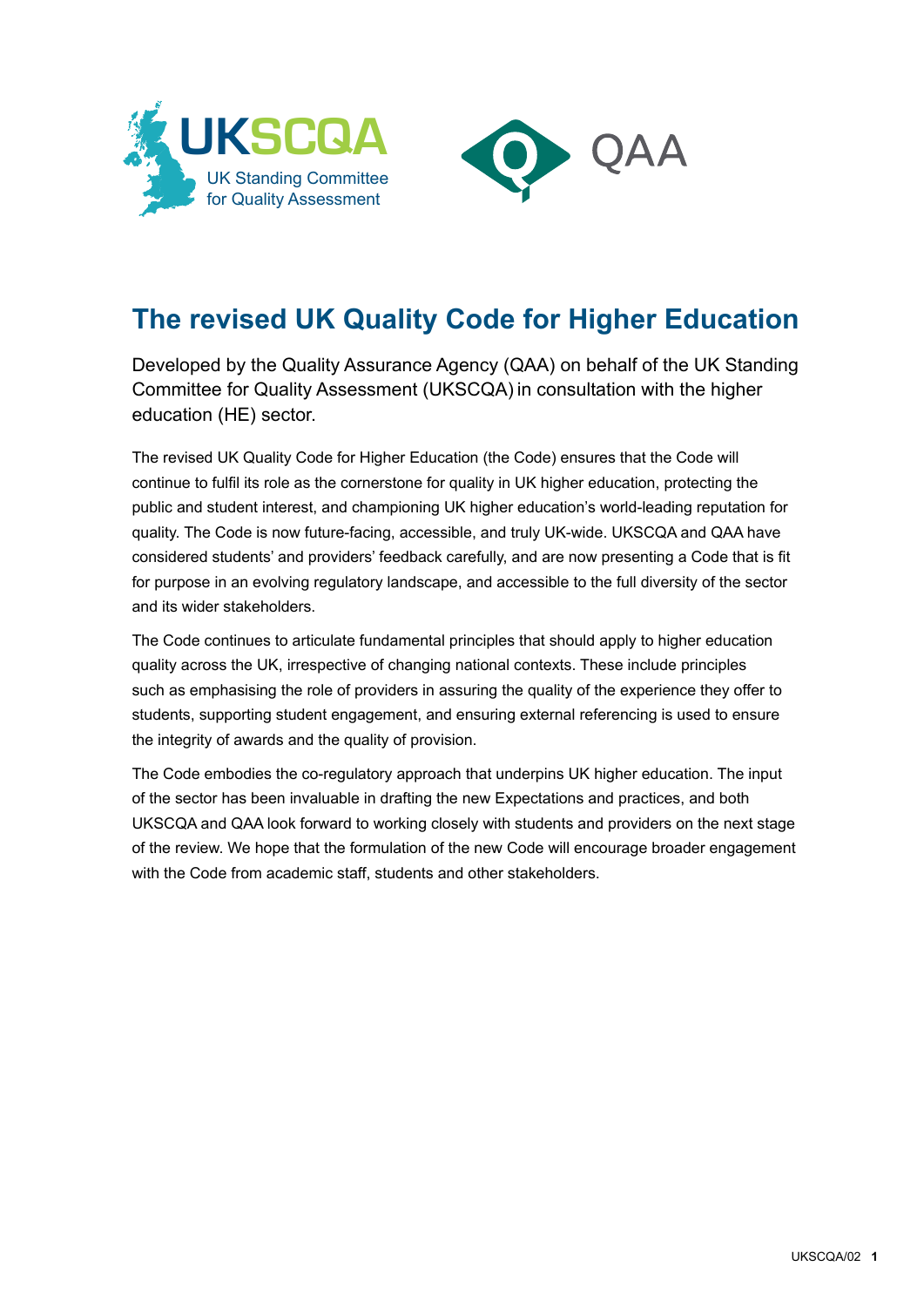#### **Structure**

The revised Code is based on three elements that together provide a reference point for effective quality assurance:

- 1. **Expectations** which clearly and succinctly express the outcomes providers should achieve in setting and maintaining the standards of their awards, and for managing the quality of their provision.
- 2. **Practices** representing effective ways of working that underpin the delivery of the expectations, and will deliver positive outcomes for students. These include:
	- a. **Core practices** that must be demonstrated by all UK higher education providers as part of assuring their standards and quality;
	- b. **Common practices** that will be applied by providers in line with their missions, their regulatory context and the needs of their students. These are practices common to the underpinning of quality in all UK providers but are not regulatory requirements for providers in England.

3. **Advice and guidance** which will help established and new providers alike to develop and maintain effective quality assurance practices.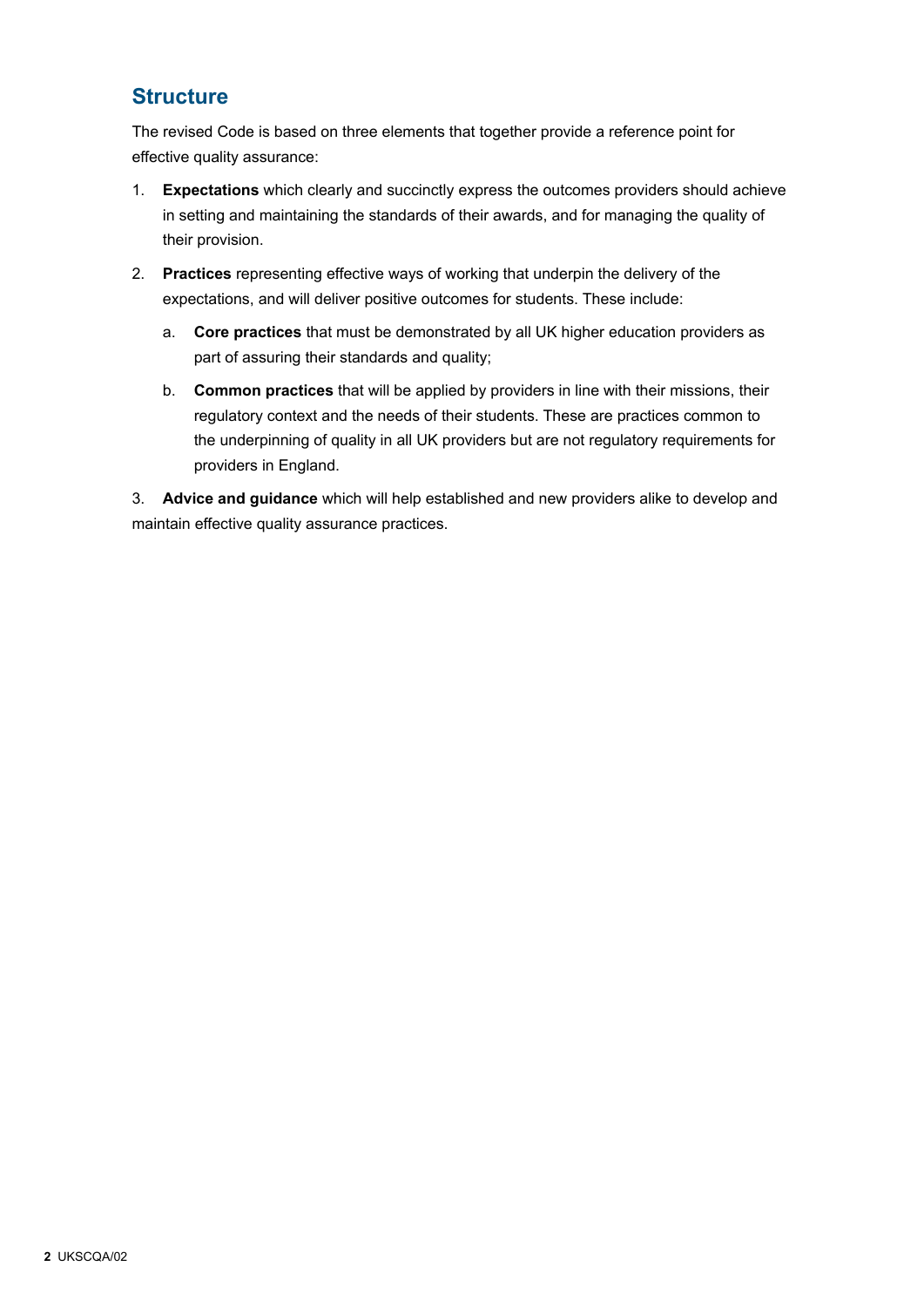### **The UK Quality Code**

| The academic standards of courses meet the requirements of the relevant national<br>Courses are well-designed, provide a high-quality academic experience for all<br>students and enable a student's achievement to be reliably assessed.<br>qualifications framework.<br>From admission through to completion, all students are provided with the support<br>The value of qualifications awarded to students at the point of qualification and over<br>that they need to succeed in and benefit from higher education.<br>time is in line with sector-recognised standards.<br><b>Core practices</b><br><b>Common practices</b><br><b>Core practices</b><br><b>Common practices</b><br>The provider ensures that the threshold<br>The provider reviews its core practices<br>The provider has a reliable, fair and<br>standards for its qualifications are<br>for standards regularly and uses the<br>inclusive admissions system.<br>for quality regularly and uses the<br>outcomes to drive improvement and<br>consistent with the relevant national<br>outcomes to drive improvement and<br>The provider designs and/or delivers<br>qualifications frameworks.<br>enhancement.<br>enhancement.<br>high-quality courses.<br>The provider ensures that students who<br>The provider's approach to managing<br>The provider has sufficient appropriately<br>are awarded qualifications have the<br>quality takes account of external<br>qualified and skilled staff to deliver a<br>opportunity to achieve standards beyond<br>expertise.<br>high-quality academic experience.<br>the threshold level that are reasonably<br>The provider engages students<br>comparable with those achieved in other<br>The provider has sufficient and<br>individually and collectively in<br>UK providers.<br>appropriate facilities, learning resources<br>the development, assurance and<br>and student support services to deliver<br>enhancement of the quality of their<br>Where a provider works in partnership<br>a high-quality academic experience.<br>with other organisations, it has in place<br>educational experience.<br>effective arrangements to ensure that<br>The provider actively engages students,<br>the standards of its awards are credible<br>individually and collectively, in the<br>and secure irrespective of where or how<br>quality of their educational experience.<br>courses are delivered or who delivers<br>The provider has fair and transparent<br>them.<br>procedures for handling complaints<br>The provider uses external expertise,<br>and appeals which are accessible to all<br>assessment and classification processes<br>students.<br>that are reliable, fair and transparent.<br>Where the provider offers research<br>degrees, it delivers these in appropriate | <b>Expectations for standards</b> |  | <b>Expectations for quality</b> |                                         |
|------------------------------------------------------------------------------------------------------------------------------------------------------------------------------------------------------------------------------------------------------------------------------------------------------------------------------------------------------------------------------------------------------------------------------------------------------------------------------------------------------------------------------------------------------------------------------------------------------------------------------------------------------------------------------------------------------------------------------------------------------------------------------------------------------------------------------------------------------------------------------------------------------------------------------------------------------------------------------------------------------------------------------------------------------------------------------------------------------------------------------------------------------------------------------------------------------------------------------------------------------------------------------------------------------------------------------------------------------------------------------------------------------------------------------------------------------------------------------------------------------------------------------------------------------------------------------------------------------------------------------------------------------------------------------------------------------------------------------------------------------------------------------------------------------------------------------------------------------------------------------------------------------------------------------------------------------------------------------------------------------------------------------------------------------------------------------------------------------------------------------------------------------------------------------------------------------------------------------------------------------------------------------------------------------------------------------------------------------------------------------------------------------------------------------------------------------------------------------------------------------------------------------------------------------------------------------------------------------------------------------------------------------------------------------------------------------------------------------------------------------------------------------------------------------|-----------------------------------|--|---------------------------------|-----------------------------------------|
|                                                                                                                                                                                                                                                                                                                                                                                                                                                                                                                                                                                                                                                                                                                                                                                                                                                                                                                                                                                                                                                                                                                                                                                                                                                                                                                                                                                                                                                                                                                                                                                                                                                                                                                                                                                                                                                                                                                                                                                                                                                                                                                                                                                                                                                                                                                                                                                                                                                                                                                                                                                                                                                                                                                                                                                                      |                                   |  |                                 |                                         |
| and supportive research environments.<br>Where a provider works in partnership<br>with other organisations, it has in place<br>effective arrangements to ensure that<br>the academic experience is high-quality<br>irrespective of where or how courses<br>are delivered and who delivers them.<br>The provider supports all students<br>to achieve successful academic and<br>professional outcomes.                                                                                                                                                                                                                                                                                                                                                                                                                                                                                                                                                                                                                                                                                                                                                                                                                                                                                                                                                                                                                                                                                                                                                                                                                                                                                                                                                                                                                                                                                                                                                                                                                                                                                                                                                                                                                                                                                                                                                                                                                                                                                                                                                                                                                                                                                                                                                                                                |                                   |  |                                 | The provider reviews its core practices |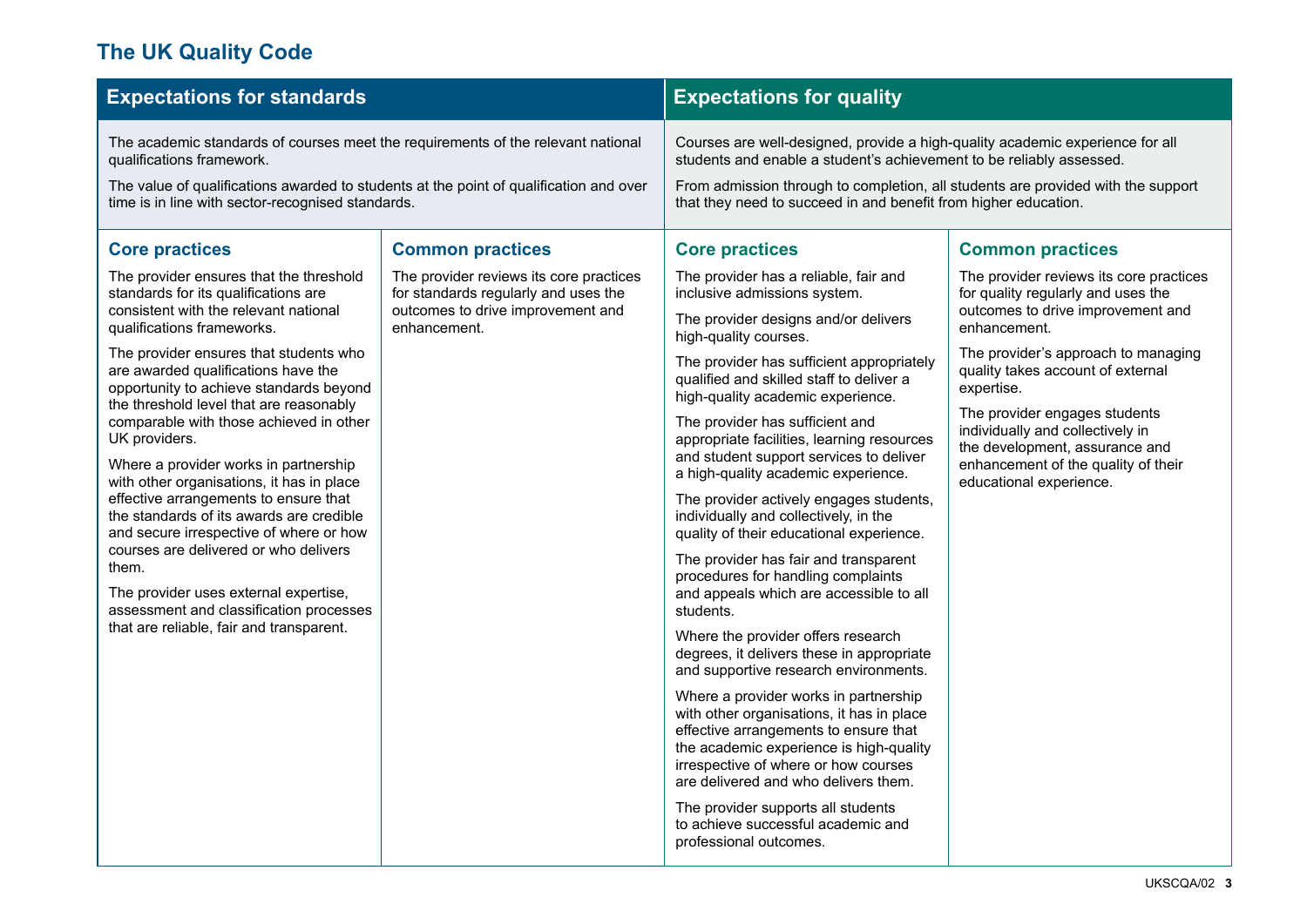#### **How the Code will be used**

The Code will be used by UK higher education providers in order to ensure they are achieving the outcomes that are expected of them. The Code presents a series of reference points to aid providers in offering their students a high-quality experience, supporting them through well-designed courses to achieve the qualifications that will help them to fulfil their longer term career aspirations. Providers should use the Code in line with their educational mission, national quality arrangements, and regulatory requirements. Higher education students and their representatives should use the Code as a starting point for engaging with their provider on the quality of their education, and the extent to which the expected outcomes have been achieved.

National funders and regulators, in collaboration with the Quality Assurance Agency, will use the Code as a basis for assessing the quality of higher education provision in line with their statutory responsibilities. As higher education is the responsibility of devolved administrations the precise national arrangements for quality assessment differ, including how parts of the Code will be used in external oversight and review. This is within the context of an overarching UK approach.

Transitional arrangements for moving to the new Code as a reference point for quality assessment reviews vary across the nations. Those providers undergoing a review in Scotland, Wales or Northern Ireland will be asked to reference the current Code as part of the review method until August 2019, as will alternative providers in England undergoing annual monitoring and other review related activities. Providers in Scotland with an Enhancement Led Institutional Review visit scheduled between August and December 2019 should discuss the detailed arrangements for referencing the Code with QAA Scotland. Quality Review Visits in England will also be undertaken with reference to the existing Code until June 2018. The new Expectations and practices of the Code underpin the quality and standards conditions of registration that new providers will need to meet when seeking OfS registration.

#### **Next steps:**

UKSCQA will undertake a comprehensive consultation, coordinated by the QAA, on the themes that will make up the advice and guidance part of the revised Code. These consultation events will take place in May 2018 in all four nations of the UK. Details on how to sign up for these events can be found on the QAA and UKSCQA websites.